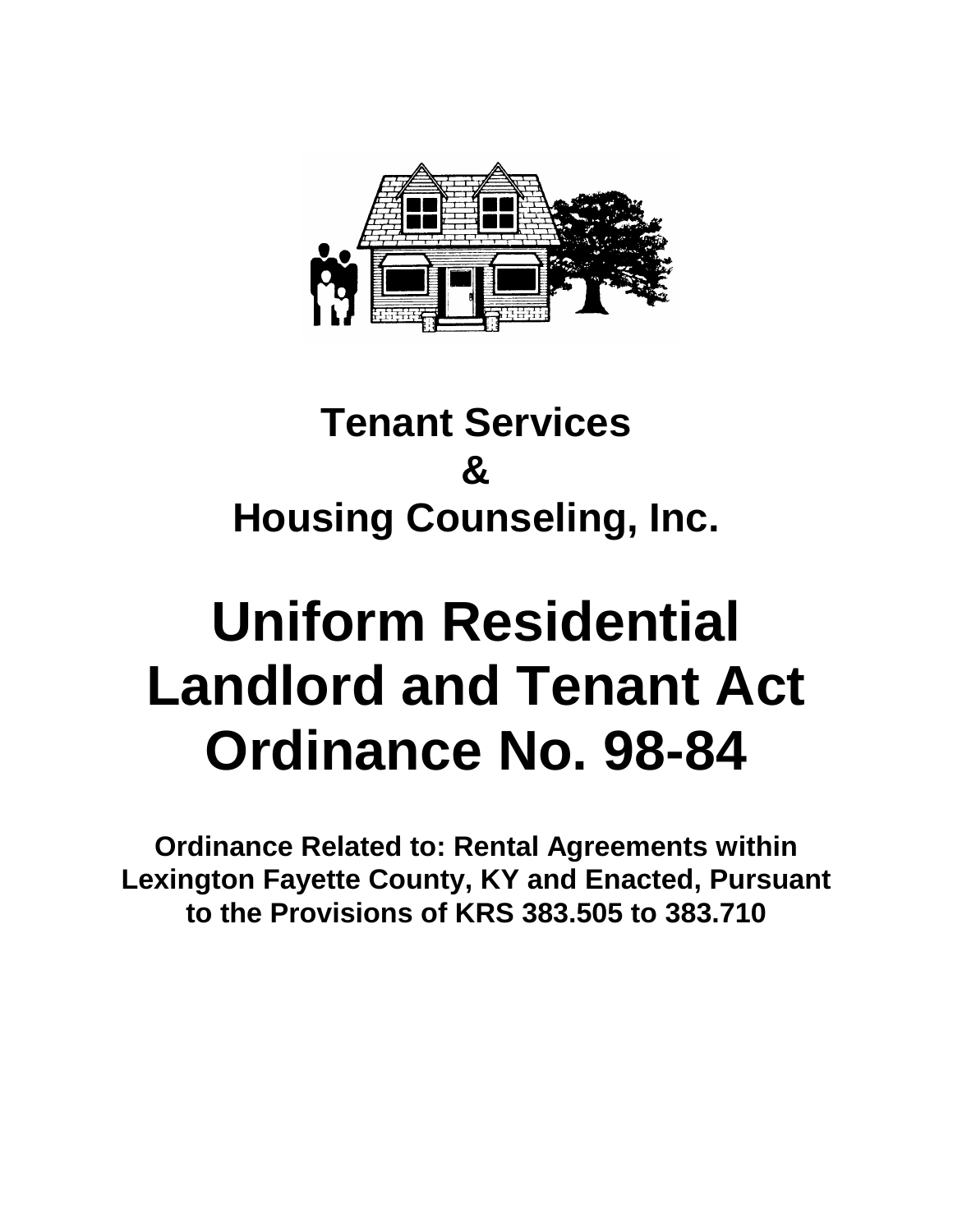| 383.635 Remedies for noncompliance that affects health and safety 13                 |  |
|--------------------------------------------------------------------------------------|--|
|                                                                                      |  |
| 383.645 Landlord's noncompliance as defense to action for possession or rent 14      |  |
|                                                                                      |  |
| 383.655 Tenant's remedies for unlawful ouster, exclusion or diminution of service 15 |  |
| 383.660 Tenant's noncompliance with rental agreement -- Failure to pay rent 15       |  |
|                                                                                      |  |
|                                                                                      |  |
|                                                                                      |  |
| 383.680 Landlord's lien or security interest -- Distraint for rent.  17              |  |
|                                                                                      |  |
|                                                                                      |  |
|                                                                                      |  |
|                                                                                      |  |
|                                                                                      |  |
|                                                                                      |  |
|                                                                                      |  |
|                                                                                      |  |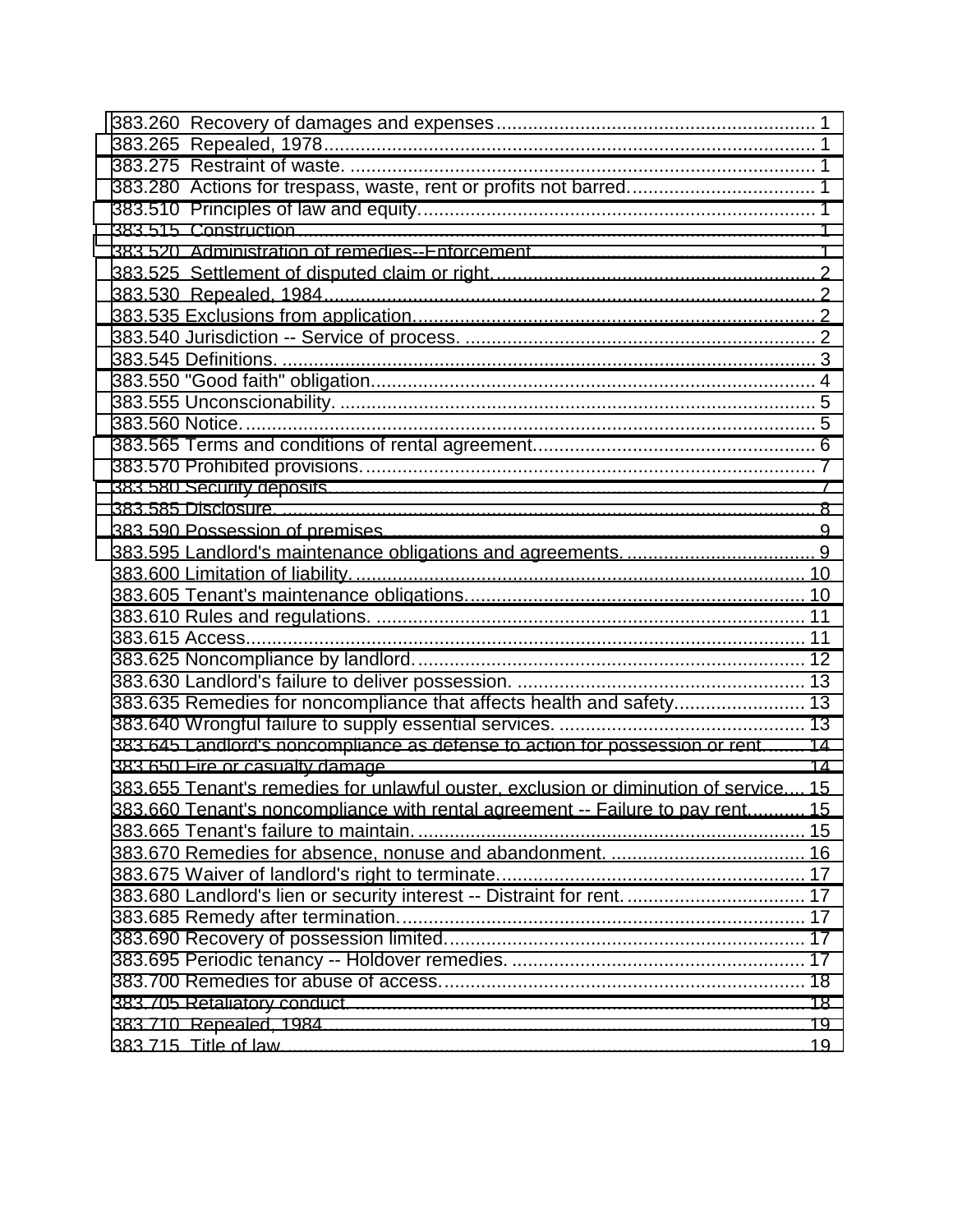### <span id="page-2-0"></span>**383.260 Recovery of damages and expenses**

Upon this deposit, if the appellant fails to prosecute his appeal, he and his surely shall be liable for dammages for withholding the possession which the appelliee may be entitled to recover against, during the pendency of the appeal, either in the Circuit Court or Court of Appeals, as well as the reasonable expenses of the appellee in defending the appeal.

## **383.265 Repealed, 1978**

# **383.275 Restraint of waste.**

The court before whom such cause may be pending may restrain waste or destruction of the premises, and may enforce its orders by fine and imprisonment or either

#### **383.280 Actions for trespass, waste, rent or profits not barred.**

The proceedings uneder a writ of forcible entry or detainer shall not bar an action for trespass or waste or rent or mesne profits.

**383.500** Local governments authorized to adopt provisions of the Uniform Residential Landlord and Tenant Act as set forth in KRS 383.505 to 383.705. If adopted, these provisions shallbe enacted by a city, county or urban county government which relates to the subject embraced in KRS 383.505 to 383.705.

#### **383.510 Principles of law and equity.**

Unless displaced by the provisions of KRS 383.505 to 383.715, the principles of law and equity, including the law relating to capacity to contact, mutuality of obligations, principal and agent, real property, public health, safety and fire prevention, estoppel, fraud, misrepresentation, duress, coereion, mistake, bankruptcy, or other validating or invalidating cause supplement its provisions.

#### **383.515 Construction**

KRS 383.505 to 383.715 being a general act intended as a unified coverage of its subject matter, no part of it is to be constructed as impliedly repealed by subsequent legislation if that construction can reasonably be avoided.

#### **383.520 Administration of remedies--Enforcement.**

- (1) The remedies provided by KRS 383.505 to 383.715 shall be so administrated that an aggrieved party may recover appropriate damages. The aggrieved party has a duty to mitigate damages.
- (2) Any right or obligation declared by KRS 383.505 to 383.715 is enforceable by action unless the provision declaring it specifies a different and limited effect.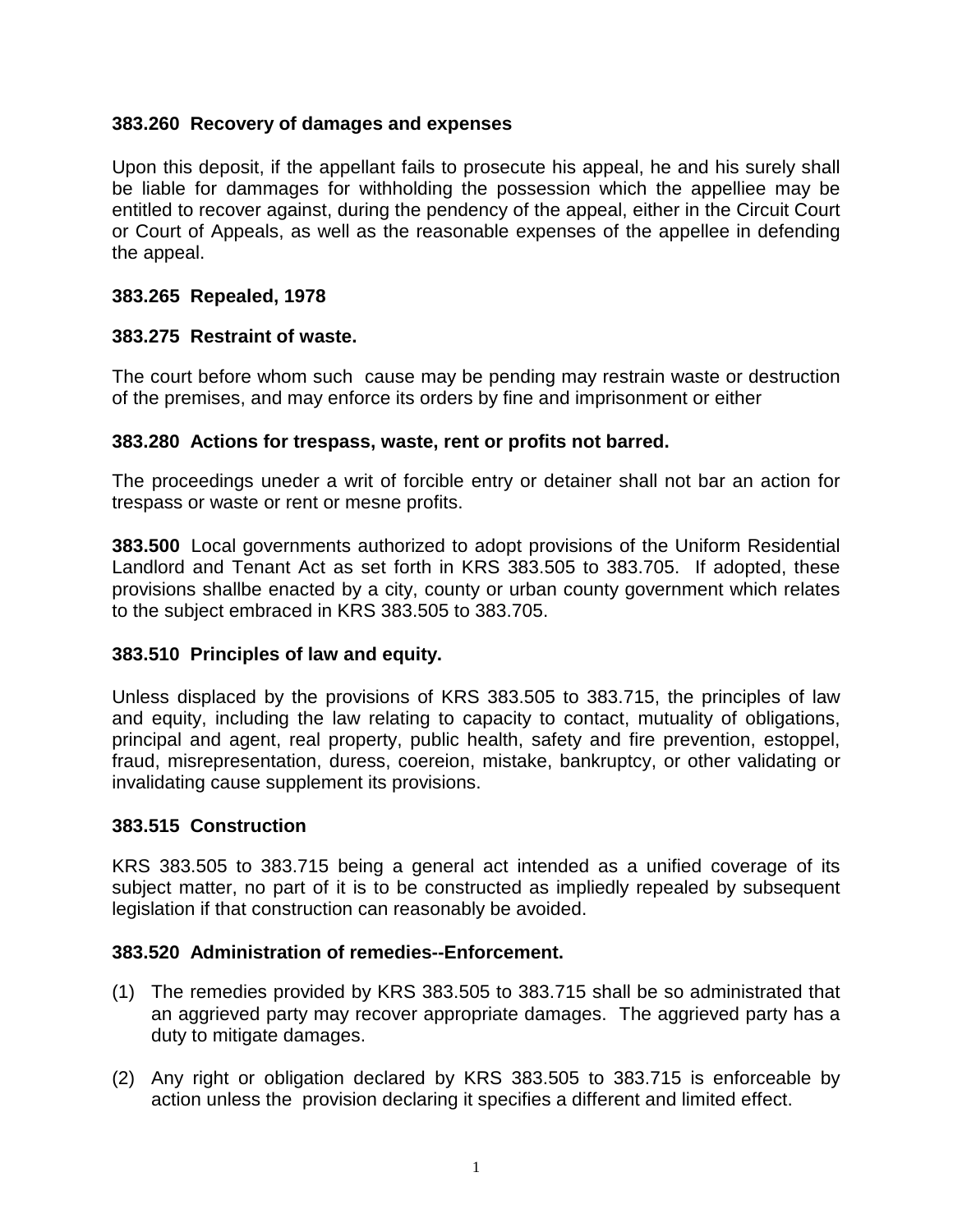# <span id="page-3-0"></span>**383.525 Settlement of disputed claim or right.**

A claim or right arising under KRS 383.505 to 383.715 or on a rental agreement, if disputed in good faith, may be settled by agreement.

#### **383.530 Repealed, 1984**

#### **383.535 Exclusions from application.**

The following arrangements are not governed by KRS 383.505 to 383.715:

- (1) Residence at an institution, public or private, if incidental to detention or the provision of medical, geriatric, educational counseling, religious, or similar service.
- (2) Occupancy under a contract of sale of a dwelling unit or the property of which it is a part, if the occupant is the purchaser or a person who succeeds to his interest.
- (3) Occupancy by a member of a fraternal or social organization in the portion of a structure operated for the benefit of the organization.
- (4) Transient occupancy in a hotel, or motel, or lodgings subject to state transient lodgings or room occupancy excise tax act.
- (5) Occupancy by an employee of a landlord whose right to occupancy is conditional upon employment in and about the premises.
- (6) Occupancy by an owner of a condominium unit or a holder of a proprietary lease in a cooperative.
- (7) Occupancy of a dwelling unit located on land devoted to the production of livestock, livestock products, poultry, poultry products or the growing of tobacco or other crops including timber.

#### **383.540 Jurisdiction -- Service of process.**

- (1) The District Courts of this state may exercise Jurisdiction over any landlord or tenant with respect to any conduct in this state governed by KRS 383.505 to 383.715 or with respect to any claim arising from a transaction subject to KRS 383.505 to 383.715. In addition to any other method provided by rule or by statute, personal jurisdiction over a landlord or tenant may be acquired in a civil action or proceeding instituted in the court by the service of process in the manner provided by this section.
- (2) If a landlord is not a resident of this state or is a corporation not authorized to do business in this state and engages in any conduct in this state governed by KRS 383.505 to 383.715, or engages in a transaction subject to KRS 383.505 to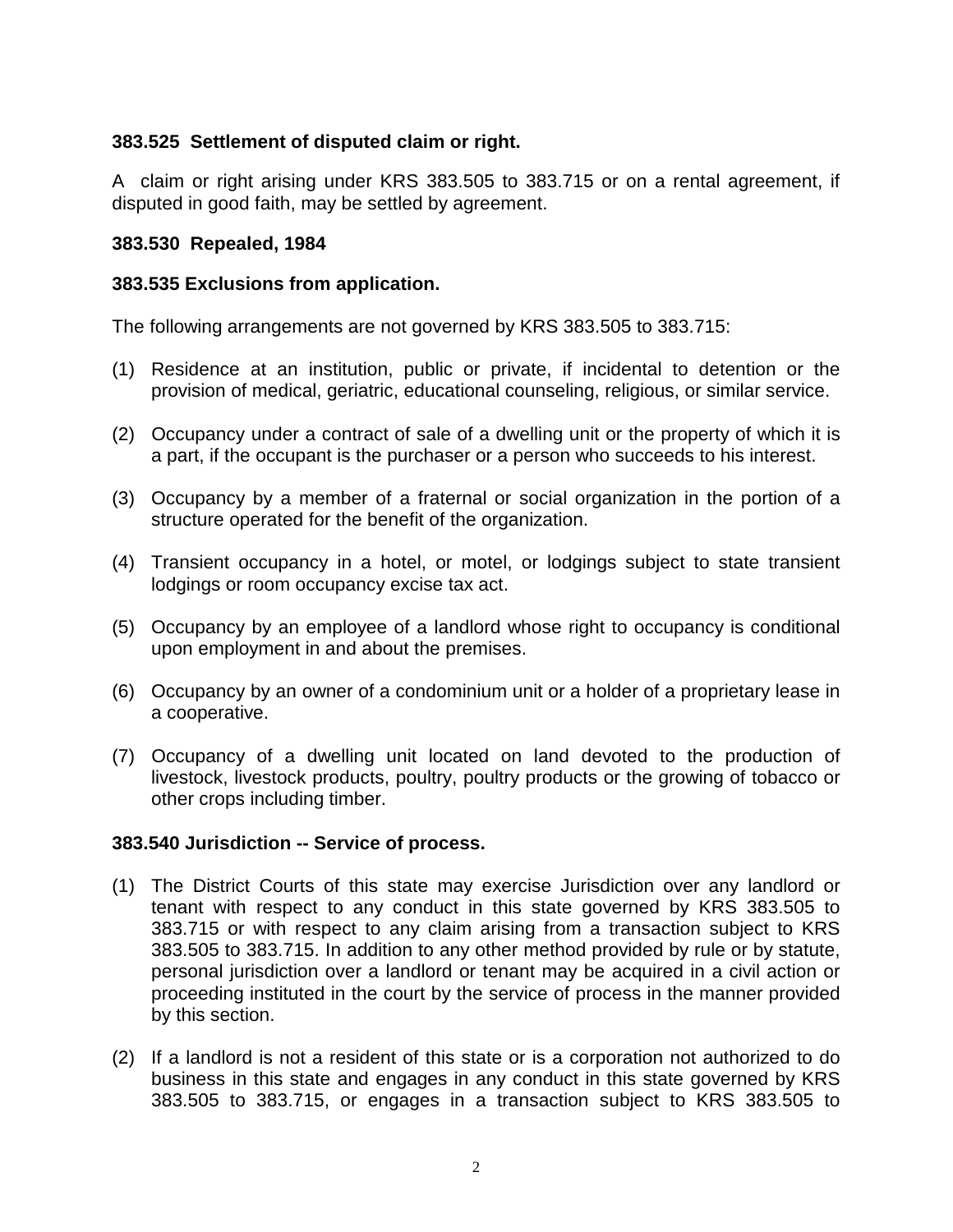<span id="page-4-0"></span>383.715, he may designate an agent upon whom service of process may be made in this state. The agent shall be a resident of this state or a corporation authorized to do business in this state. The designation shall be in writing and filed with the Secretary of State. If no designation is made and filed or if process cannot be served in this state upon the designated agent, process may be served upon the Secretary of State, but service upon him is not effective unless the plaintiff or petitioner forthwith mails a copy of the process and pleading by registered or certified mail to the defendant or respondent at his last reasonably ascertainable address. An affidavit of compliance with this section shall be filed with the clerk of the court on or before the return day of the process, if any, or within any further time the court allows.

#### **383.545 Definitions.**

Subject to additional definitions contained in subsequent sections of KRS 383.505 to 383.715 which apply to specific sections or paragraphs thereof, and unless the context otherwise requires:

- (1) "Action" includes recoupment, counterclaim, set-off suit in equity, and any other proceeding in which rights are determined, including an action for possession.
- (2) "Building and housing codes" include any law, ordinance, or governmental regulation concerning fitness for habitation, or the construction, maintenance, operation, occupancy, use, or appearance of any premises or dwelling unit.
- (3) "Dwelling unit" means a structure or the part of a structure that is used as a home, residence, or sleeping place by one (1) person who maintains a household or by two (2) or more persons who maintain a common household.
- (4) "Good faith" means honesty in fact in the conduct of the transaction concerned.
- (5) "Landlord" means the owners, lessor, or sublessor of the dwelling unit or the building of which it is a part, and it also means a manager of the premises who fails to disclose as required by KRS 383.585.
- (6) "Organization" includes a corporation, government, governmental subdivision or agency, business trust, estate, trust, partnership or association, two (2) or more persons having a joint or common interest, and any other legal or commercial entity.
- (7) "Owner" means one (1) or more persons, jointly or severally, in whom is vested all or part of the legal title to property or all or part of the beneficial ownership and a right to present use and enjoyment of the premises. The term includes a mortgagee in possession.
- (8) "Person" includes an individual or organization.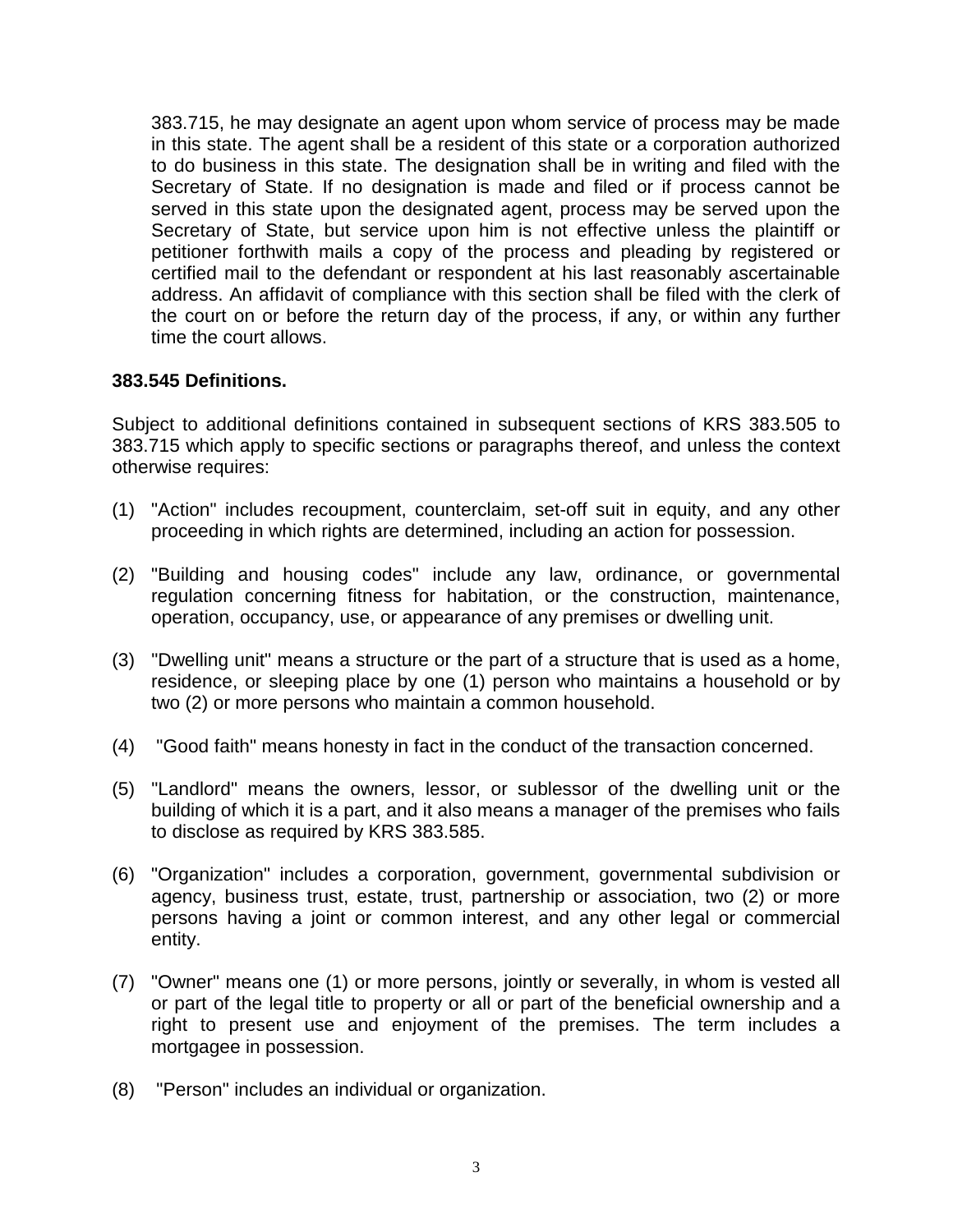- <span id="page-5-0"></span>(9) "Premises" means a dwelling unit and the structure of which it is a part and facilities and appurtenances therein and grounds, areas, and facilities held out for the use of tenants generally or whose use is promised to the tenant.
- (10) "Rent" means all payments except a security deposit as defined in this section to be made to the landlord under the rental agreement.
- (11) "Rental agreement" means all agreements, written or oral, and valid rules and regulations adopted under KRS 383.610 embodying the terms and conditions concerning the use and occupancy of a dwelling unit and premises.
- (12) "Roomer" or "boarder" means a tenant occupying a dwelling unit:
	- (a) Which lacks at least one (1) major bathroom facility or kitchen facility, such as a toilet, refrigerator, or a stove; and
	- (b) In a building where one (1) or more such major facilities are supplied to be used in common by the occupants of the tenant's dwelling unit and by the occupants of one (1) or more other dwelling units; and
	- (c) In a building in which the landlord resides.
- (13) "Security deposit" means an escrow payment made to the landlord under the rental agreement for the purpose of securing the landlord against financial loss due to damage to the premises occasioned by the tenant's occupancy other than ordinary wear and tear.
- (14) "Single family residence" means a structure maintained and used as a single dwelling unit. Notwithstanding that a dwelling unit shares one (1) or more walls with another dwelling unit, it is a single family residence if it has direct access to a street or thoroughfare and shares neither heating facilities, hot water equipment, nor any other essential facility or service with any other dwelling unit.
- (15) "Tenant" means a person entitled under a rental agreement to occupy a dwelling unit to the exclusion of others.
- (16) "Unconscionable" means an act or conduct which is willful and is so harsh and unjust as would be condemned or considered to be wrongful and would be shocking to the conscience of honest and fair-minded persons.
- (17) "Willful" means with deliberate intention, not accidentally or inadvertently, and done according to a purpose.

#### **383.550 "Good faith" obligation.**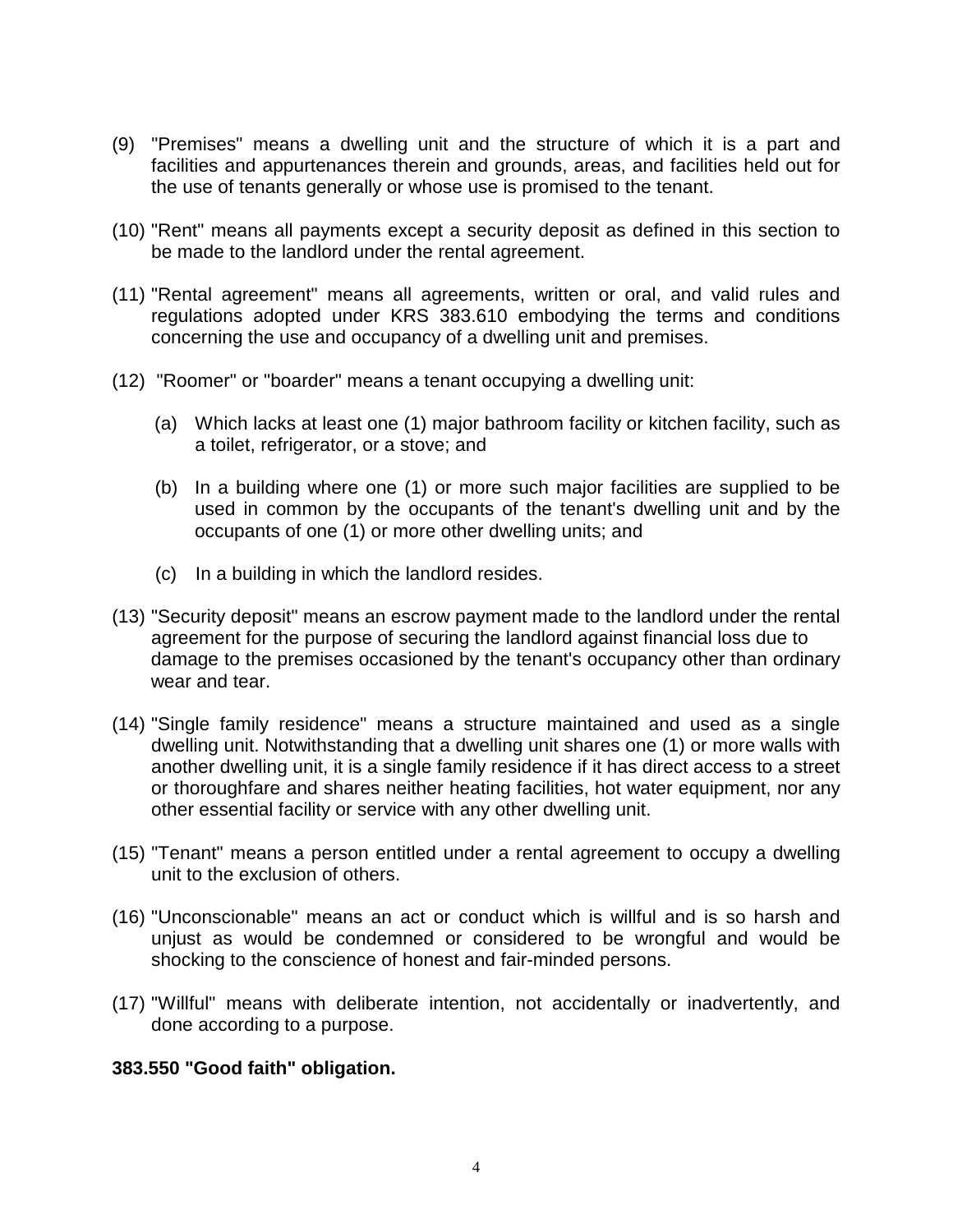<span id="page-6-0"></span>Every duty under KRS 383.505 to 383.715 and every act which must be performed as a condition precedent to the exercise of a right or remedy under KRS 383.505 to 383.715 imposes an obligation of good faith in its performance or enforcement.

# **383.555 Unconscionability.**

(1) If the court, as a matter of law, finds:

- (a) A rental agreement or any provision thereof was unconscionable when made, the court may refuse to enforce the agreement, enforce the remainder of the agreement without the unconscionable provision, or limit the application of any unconscionable provision to avoid an unconscionable result; or
- (b) A settlement in which a party waives or agrees to forego a claim or right under KRS 383.505 to 383.715 or under a rental agreement was unconscionable when made, the court may refuse to enforce the settlement, enforce the remainder of the settlement without the unconscionable provision, or limit the application of any unconscionable provision to avoid an unconscionable result.
- (2) If unconscionability is put into issue by a party or by the court upon its own motion, the parties shall be afforded a reasonable opportunity to present evidence as to the setting, purpose, and effect of the rental agreement or settlement to aid the court in making the determination.

# **383.560 Notice.**

(1) A person has notice of a fact if-

- (a) He has actual knowledge of it;
- (b) He has received a notice or notification of it; or
- (c) From all the facts and circumstances known to him at the time in question he has reason to know that it exists.
- (2) A person knows or has knowledge of a fact if he has actual knowledge of it.
- (3) A person notifies or gives a notice or notification to another person by taking steps reasonably calculated to inform the other in ordinary course whether or not the other actually comes to know of it. A person receives a notice or notification when:
	- (a) It comes to his attention; or
	- (b) In the case of the landlord, it is delivered in writing at the place of business of the landlord through which the rental agreement was made or at any place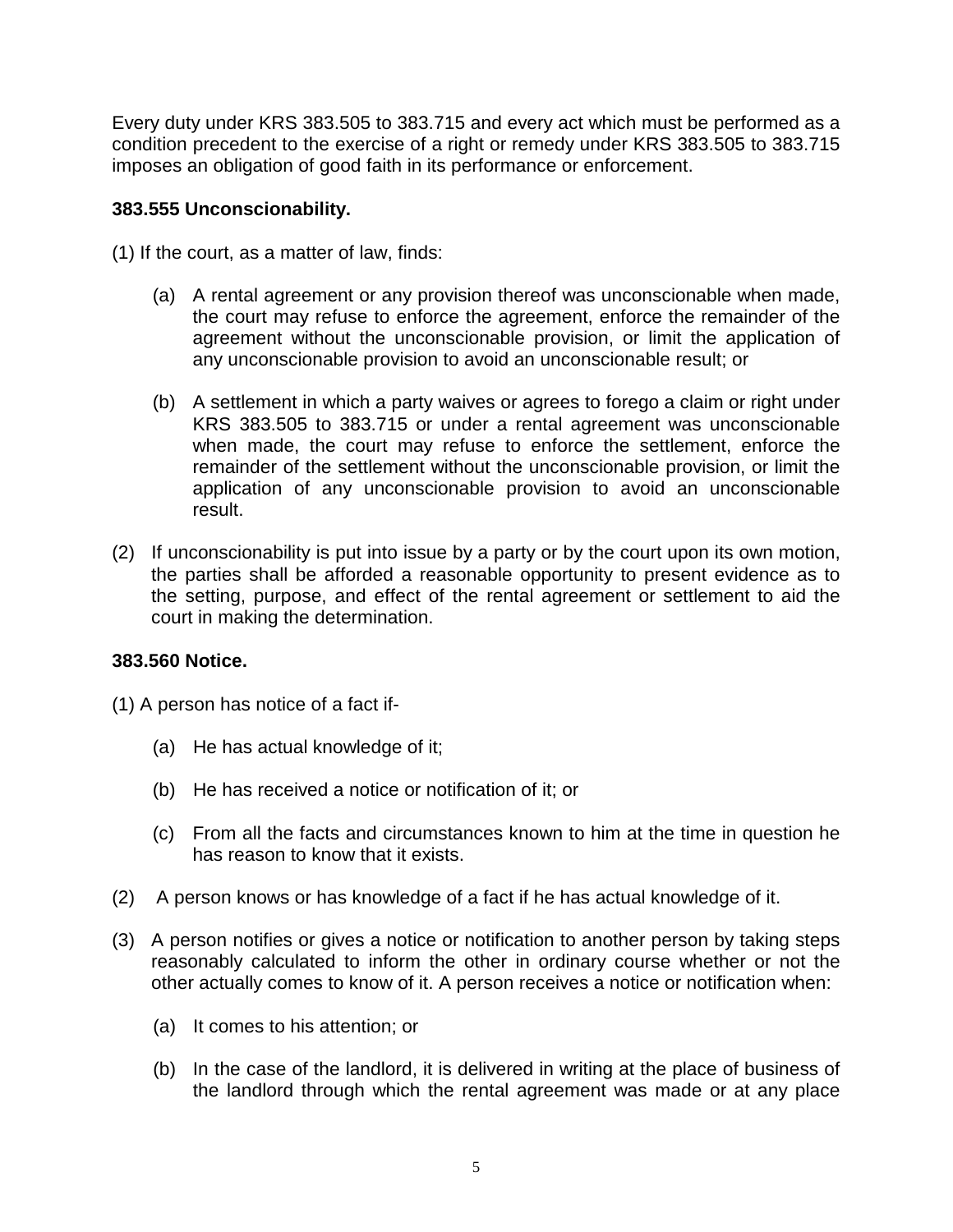<span id="page-7-0"></span>held out by him as the place for receipt of the communications, or mailed by certified mail to him at his place of business or at any place held out by him as the place for receipt of any communication;

- (c) In the case of the tenant, it is delivered in hand to the tenant or mailed by registered or certified mail to him at the place held out by him as the place for receipt of the communication, or in the absence of such designation, to his last known place of residence.
- (4) Notice, knowledge or a notice or notification received by an organization if effective for a particular transaction from the time it is brought to the attention of the individual conducting that transaction, and in any event from the time it would have been brought to his attention if the organization had exercised reasonable diligence.

#### **383.565 Terms and conditions of rental agreement.**

- (1) A landlord and a tenant may include in a rental agreement terms and conditions not prohibited by KRS 383.505 to 383.715 or other rule of law, including rent, term of the agreement, and other provisions governing the rights and obligations of the parties.
- (2) Rent is payable without demand or notice at the time and place agreed upon by the parties. Unless otherwise agreed, rent is payable at the dwelling unit and periodic rent is payable at the beginning of any term of one (1) month or less and otherwise in equal monthly installments at the beginning of each month. Unless otherwise agreed, rent is uniformly apportionable from day-to-day.
- (3) Unless the rental agreement fixes a definite term, the tenancy is week-to-week in case of a roomer who pays weekly rent, and in all other cases month-to-month.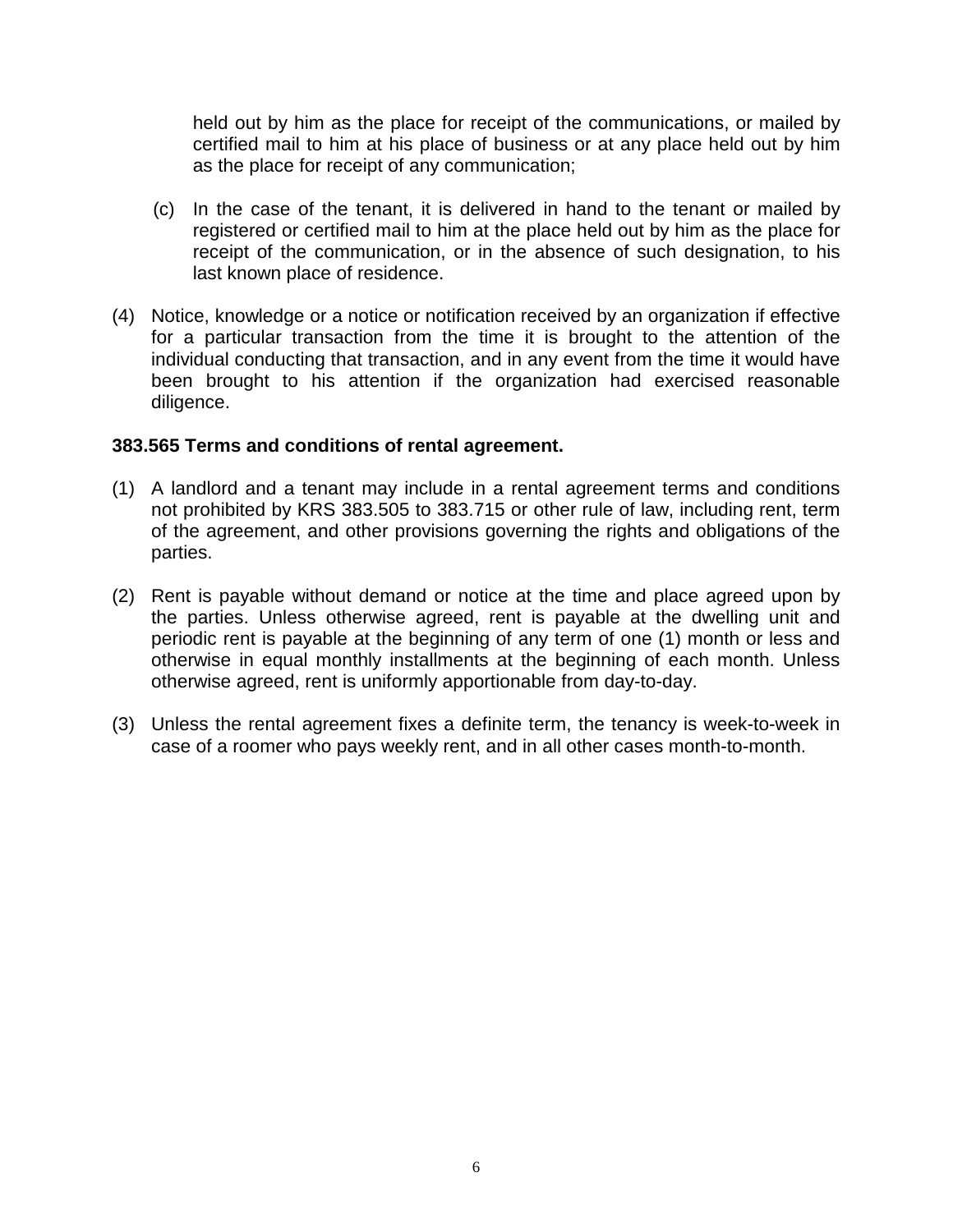#### <span id="page-8-0"></span>**383.570 Prohibited provisions.**

(1) A rental agreement may not provide that the tenant:

- (a) Agrees to waive or forego rights or remedies under KRS 383.505 to 383.715;
- (b) Authorizes any person to confess judgment on a claim arising out of the rental agreement;
- (c) Agrees to pay the landlord's attorney's fees; or
- (d) Agrees to the exculpation or limitation of any liability of the landlord arising under law or to indemnify the landlord for that liability or the costs connected therewith.
- (2) A provision prohibited by subsection (1) included in rental agreement is unenforceable.

# **383.575 Separation of rents and obligations.**

A rental agreement, assignment, conveyance, trust deed, or security instrument may not permit the receipt of rent free of the obligation to comply with KRS 383.595(l).

#### **383.580 Security deposits.**

- (1) All landlords of residential property requiring security deposits prior to occupancy shall be required to deposit all tenants' security deposits in an account used only for that purpose, in any bank or other lending institution subject to regulation by the Commonwealth of Kentucky or any agency of the United States government. Prospective tenants shall be informed of the location of the separate account and the account number.
- (2) Prior to tendering any consideration deemed to be a security deposit, the prospective tenant shall be presented with a comprehensive listing of any then-existing damage to the unit which would be the basis for a charge against the security deposit and the estimated dollar cost of repairing such damage. The tenant shall have the right to inspect the premises to ascertain the accuracy of such listing prior to taking occupancy. The landlord and the tenant shall sign the listing, which signatures shall be conclusive evidence of the accuracy of such listing, but shall not be construed to be conclusive to latent defects. If the tenant shall refuse to sign such listing, he shall state specifically in writing the items on the list to which he dissents, and shall sign such statement of dissent.
- (3) At the termination of occupancy, the landlord shall inspect the premises and compile a comprehensive listing of any damage to the unit which is the basis for any charge against the security deposit and the estimated dollar cost of repairing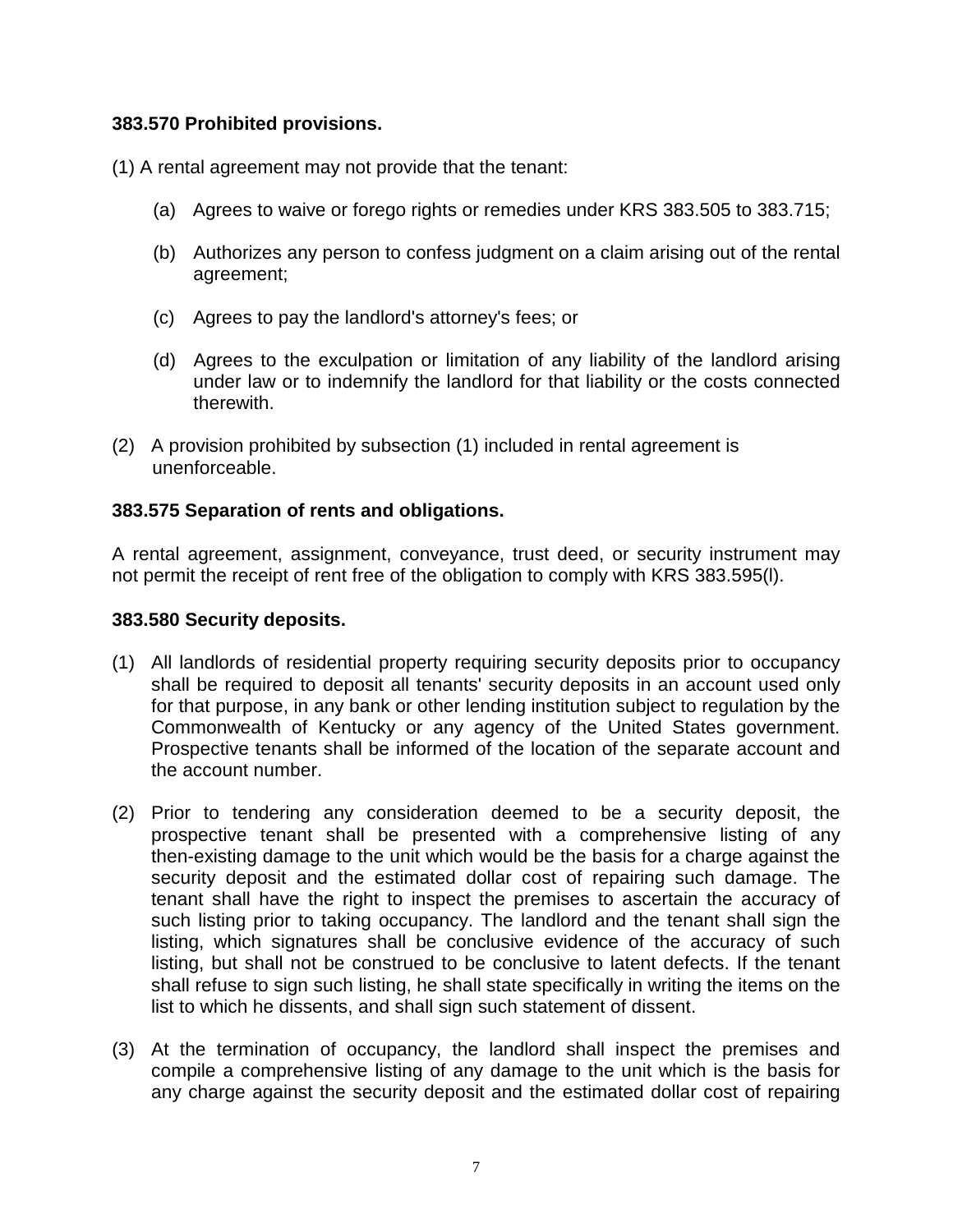<span id="page-9-0"></span>such damage. The tenant shall then have the right to inspect the premises to ascertain the accuracy of such listing. The landlord and the tenant shall sign the listing, which signatures shall be conclusive evidence of the accuracy of such listing. If the tenant shall refuse to sign such listing, he shall state specifically in writing the items on the list to which he dissents, and shall sign such statement of dissent.

- (4) No landlord shall be entitled to retain any portion of a security deposit if the security deposit was not deposited in a separate account as required by subsection (1) of this section and if the initial and final damage listings required by subsections (2) and (3) of this section are not provided.
- (5) A tenant who disputes the accuracy of the final damage listing given pursuant to subsection (3) of this section may bring an action in District Court. Tenant's claim shall be limited to those items from which the tenant specifically dissented in accordance with the provisions of subsection (3) of this section, or except as otherwise provided, and if the tenant shall fail to sign the listing or specifically dissent in accordance with subsection (3) of this section, the tenant shall not be entitled to recover any damages under this section.
- (6) In the event a tenant leaves not paying his last month's rent and does not demand a return of his deposit, the landlord may, after thirty (30) days, remove the deposit from the account and apply any such excess to the debt owing.
- (7) In the event the tenant leaves not owing rent and having any refund due, the landlord shall send notification to the last known or reasonably determinable address, of the amount of any refund due the tenant. In the event the landlord shall not have received a response from the tenant within sixty (60) days from the sending of such notification, the landlord may remove the deposit from the account and retain it free from any claim of the tenant or any person claiming in his behalf.

#### **383.585 Disclosure.**

- (1) A landlord or any person authorized to enter into a rental agreement on his behalf shall disclose to the tenant in writing at or before the commencement of the tenancy the name and address of-.
	- (a) The person authorized to manage the premises; and
	- (b) An owner of the premises or a person authorized to act for and on behalf of the owner for the purpose of service of process and receiving and receipting for notices and demands.
- (2) The information required to be furnished by this section shall be kept current and this section extends to and is enforceable against any successor landlord, owner, or manager.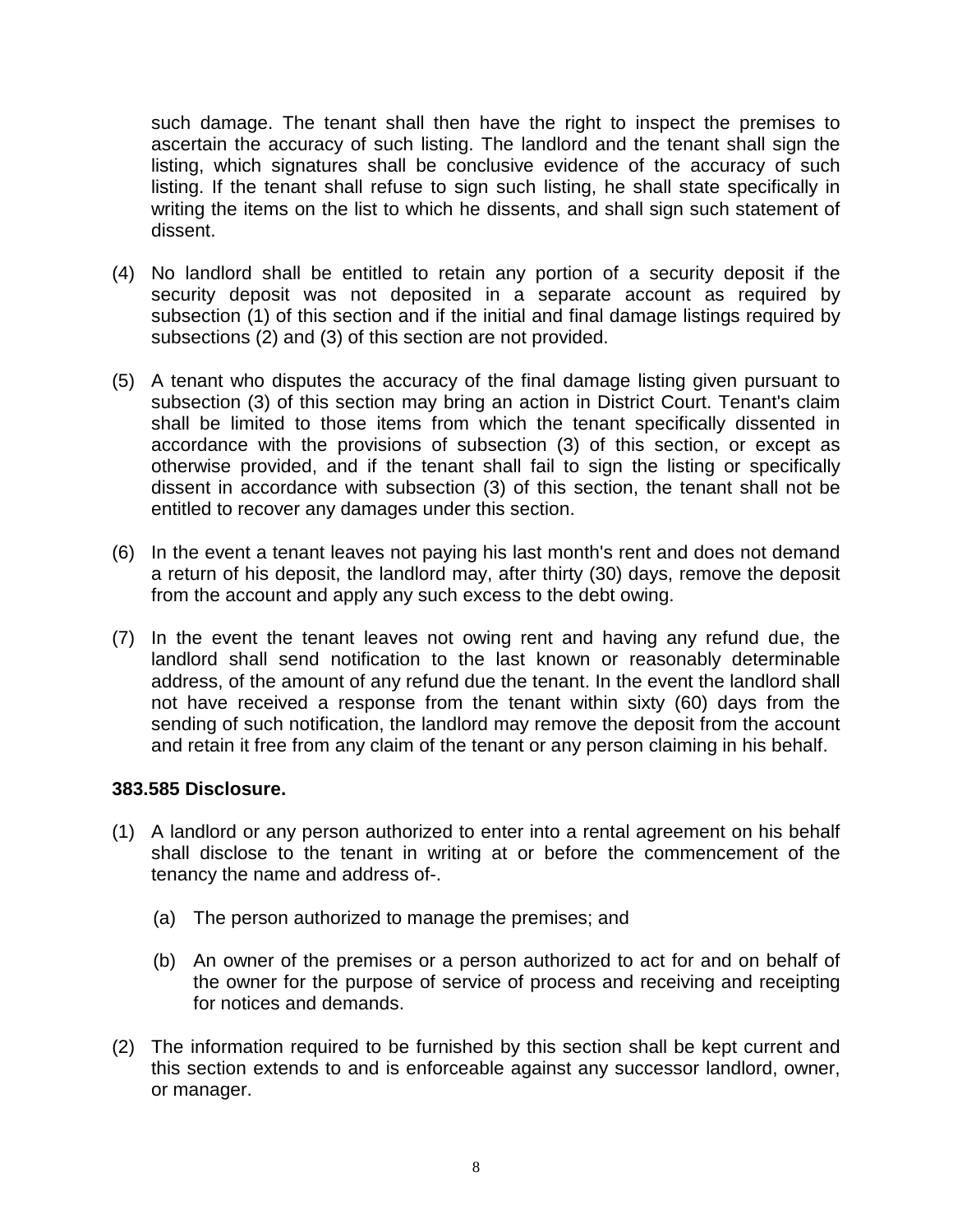- <span id="page-10-0"></span>(3) A person who fails to comply with subsection (1) becomes an agent of each person who is a landlord for:
	- (a) Service of process and receiving and receipting for notices and demands; and
	- (b) Performing the obligations of the landlord under KRS 383.505 to 383.715 and under the rental agreement and expending or making available for the purpose all rent collected from the premises.

#### **383.590 Possession of premises.**

At the commencement of the term a landlord shall deliver possession of the premises to the tenant in compliance with the rental agreement and KRS 383.595. The landlord may bring an action for possession against any person wrongfully in possession and may recover the damages provided in KRS 383.695(4).

#### **383.595 Landlord's maintenance obligations and agreements.**

(1) A landlord shall:

- (a) Comply with the requirements of applicable building and housing codes materially affecting health and safety;
- (b) Make all repairs and do whatever is necessary to put and keep the premises in a fit and habitable condition;
- (c) Keep all common areas of the premises in a clean and safe condition;
- (d) Maintain in good and safe working order and condition all electrical, plumbing, sanitary, heating, ventilating, air-conditioning, and other facilities and appliances, including elevators, supplied or required to be supplied by him; and
- (e) Supply running water and reasonable amounts of hot water at all times and reasonable heat between October I and May I except where the building that includes the dwelling unit is not required by law to be equipped for that purpose, or the dwelling unit is so constructed that heat or hot water is generated by an installation within the exclusive control of the tenant and supplied by a direct public utility connection.
- (2) If the duty imposed by paragraph (a) of subsection (1) is greater than any duty imposed by any other paragraph of that subsection, the landlord's duty shall be determined by reference to paragraph (a) of subsection (1).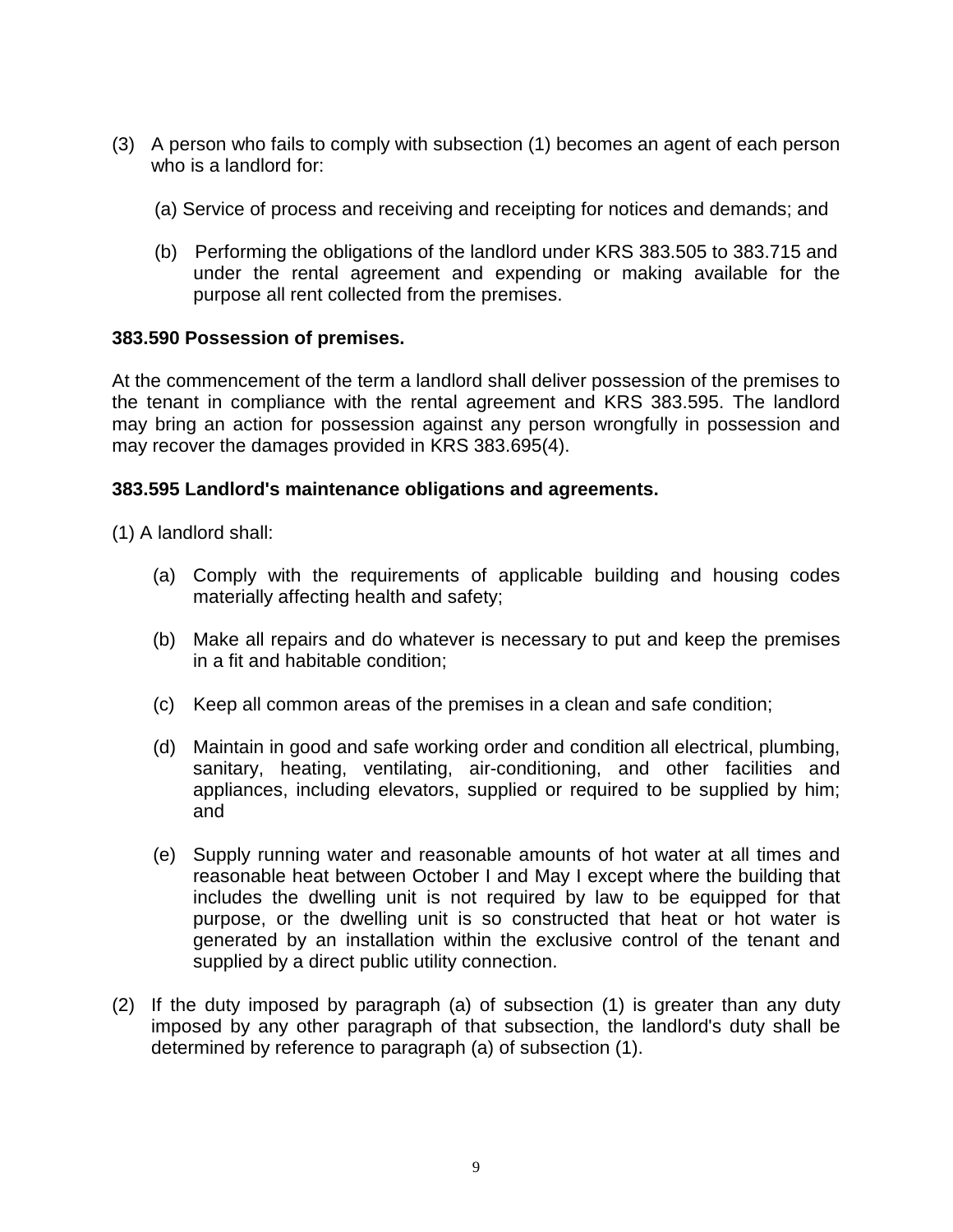- <span id="page-11-0"></span>(3) The landlord and tenant of a single family residence may agree in writing that the tenant perform the landlord's duties specified in paragraph (e) of subsection (1) and also specified repairs, maintenance tasks, alterations, and remodeling, but only if the transaction is entered into in good faith and not for the purpose of evading the obligations of the landlord.
- (4) The landlord and tenant of any dwelling unit other than a single family residency may agree that the tenant is to perform specified repairs, maintenance tasks, alterations, or remodeling only if:
	- (a) The agreement of the parties is entered into in good faith and not for the purpose of evading the obligations of the landlord and is set forth in a separate writing signed by the parties and supported by adequate consideration;
	- (b) The work is not necessary to cure noncompliance with subsection (1)(a) of this section; and
	- (c) The agreement does not diminish or affect the obligation of the landlord to other tenants in the premises.

# **383.600 Limitation of liability.**

- (1) Unless otherwise agreed, a landlord who conveys premises that include a dwelling unit subject to a rental agreement in a good faith sale to a bona fide purchaser is relieved of liability under the rental agreement and KRS 383.505 to 383.715 as to events occurring after written notice to the tenant of the conveyance.
- (2) Unless otherwise agreed, a manager of premises that include a dwelling unit is relieved of liability under the rental agreement and KRS 383.505 to 383.715 as to events occurring after written notice to the tenant of the termination of his management.

#### **383.605 Tenant's maintenance obligations.**

A tenant shall:

- (1) Comply with all obligations primarily imposed upon tenants by applicable provisions of building and housing codes materially affecting health and safety;
- (2) Keep that part of the premises that he occupies and uses as clean and safe as the condition of the premises permit;
- (3) Dispose from his dwelling unit all ashes, garbage, rubbish, and other waste in a clean and safe manner;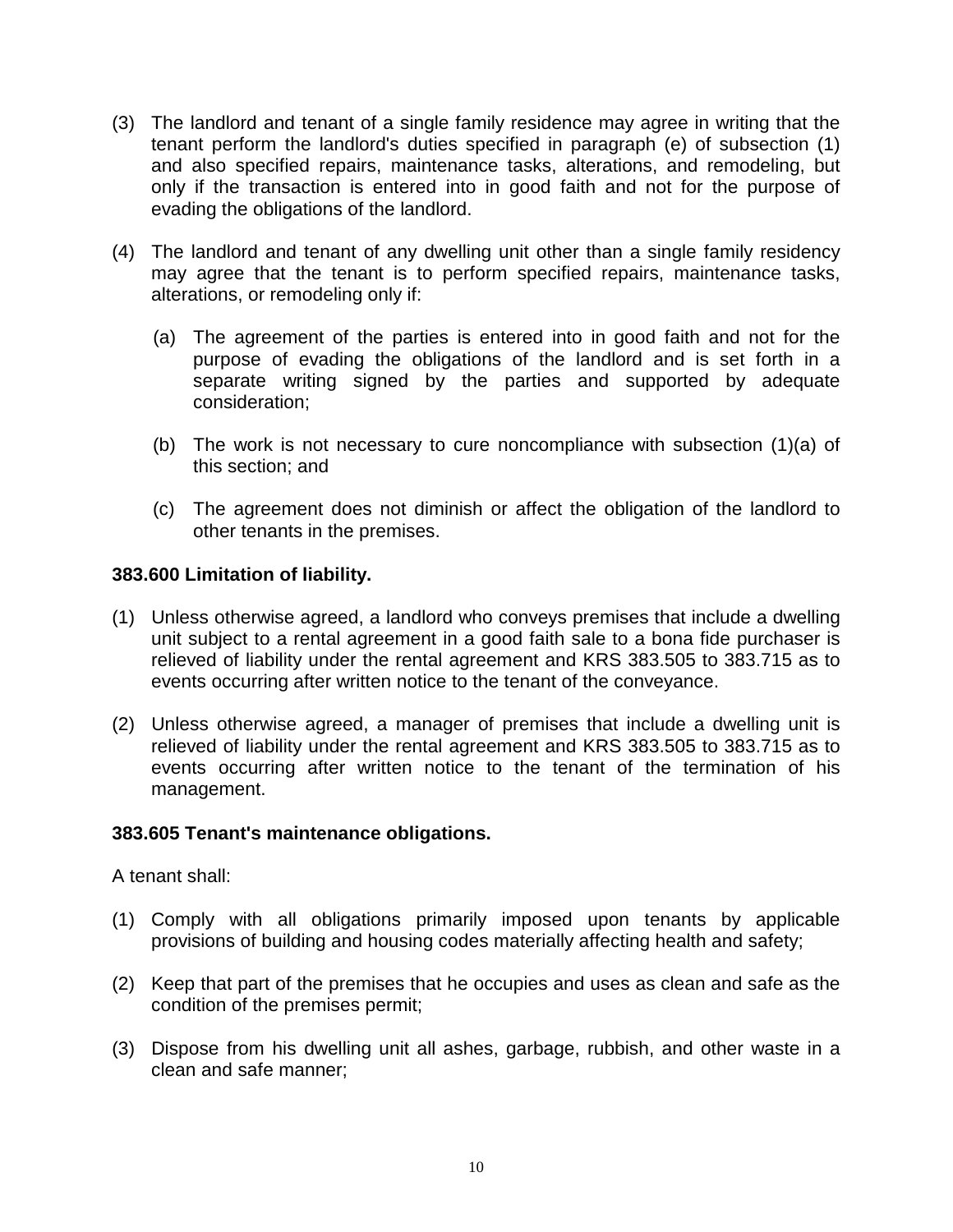- <span id="page-12-0"></span>(4) Keep all plumbing fixtures in the dwelling unit or used by the tenant as clean as their condition permits;
- (5) Use in a reasonable manner all electrical, plumbing, sanitary, heating, ventilating, air-conditioning and other facilities and appliances including elevators in the premises;
- (6) Not deliberately or negligently destroy, deface, damage, impair or remove any part of the premises or knowingly permit any person to do so; and
- (7) Conduct himself and require other persons on the premises with his consent to conduct themselves in a manner that will not disturb his neighbors' peaceful enjoyment of the premises.

#### **383.610 Rules and regulations.**

- (1) A landlord, from time to time, may adopt a rule or regulation, however described, concerning the tenant's use and occupancy of the premises. It is enforceable against the tenant only if.
	- (a) Its purpose is to promote the convenience, safety, or welfare of the tenants in the premises, preserve the landlord's property from abusive use, or make a fair distribution of services and facilities held out for the tenants generally;
	- (b) It is reasonably related to the purpose for which it is adopted;
	- (c) It applies to all tenants in the premises in a fair manner;
	- (d) It is sufficiently explicit in its prohibition, direction, or limitation of the tenant's conduct to fairly inform him of what he must or must not do to comply;
	- (e) It is not for the purpose of evading the obligations of the landlord; and
	- (f) The tenant has notice of it at the time he enters into the rental agreement, or when it is adopted.
- (2) If a rule or regulation is adopted after the tenant enters into the rental agreement that works a substantial modification of his bargain it is not valid unless the tenant consents to it in writing.

# **383.615 Access.**

(1) A tenant shall not unreasonably withhold consent to the landlord to enter into the dwelling unit in order to inspect the premises, make necessary or agreed repairs, decorations, alterations, or improvements, supply necessary or agreed services, or exhibit the dwelling unit to prospective or actual purchasers, mortgagees, tenants, workmen, or contractors.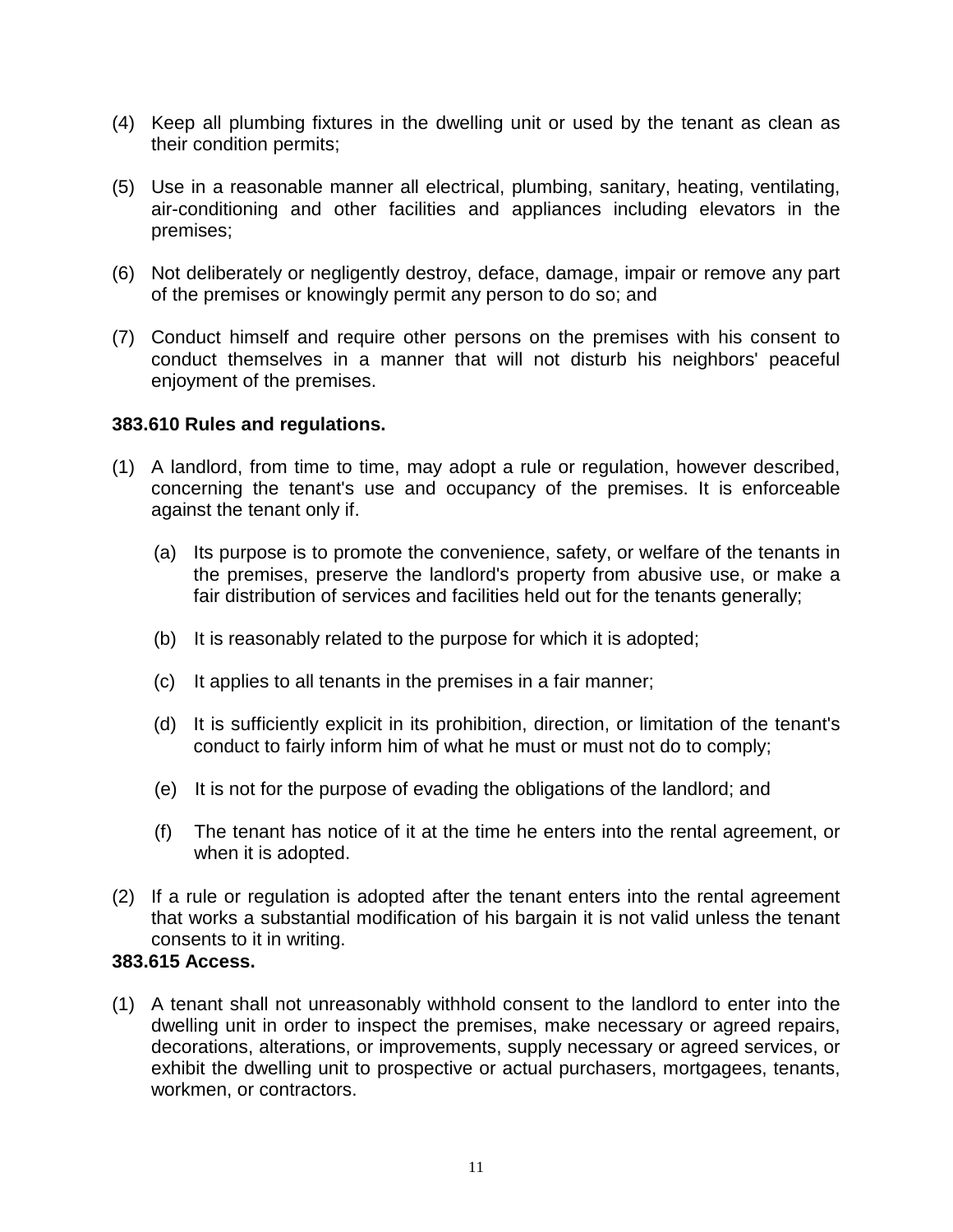- <span id="page-13-0"></span>(2) A landlord may enter the dwelling unit without consent of the tenant in case of emergency.
- (3) A landlord shall not abuse the right of access or use it to harass the tenant. Except in case of emergency or unless it is impracticable to do so, the landlord shall give the tenant at least two (2) days' notice of his intent to enter and may enter only at reasonable times.
- (4) A landlord has no other right of access except:
	- (a) Pursuant to court order;
	- (b) As permitted by KRS 383.665 and 383.670(2); or
	- (c) Unless the tenant has abandoned or surrendered the premises.

#### **383.625 Noncompliance by landlord.**

- (1) Except as provided in KRS 383.505 to 383.715, if there is a material noncompliance by the landlord with the rental agreement or a noncompliance with KRS 383.595 materially affecting health and safety, the tenant may deliver a written notice to the landlord specifying the acts and omissions constituting the breach and that the rental agreement will terminate upon a date not less than thirty (30) days after receipt of the notice if the breach is not remedied in fourteen (14) days, and the rental agreement shall terminate as provided in the notice subject to the following:
	- (a) If the breach is remediable by repairs, the payment of damages or otherwise and the landlord adequately remedies the breach before the date specified in the notice, the rental agreement shall not terminate by reason of the breach.
	- (b) If substantially the same act or omission which constituted a prior noncompliance covered by subsection (1) of which notice was given recurs within six (6) months, the tenant may terminate the rental agreement upon at least fourteen (14) days' written notice specifying the breach and the date of termination of the rental agreement.
	- (c) The tenant may not terminate for a condition caused by the deliberate or negligent act or omission of the tenant, a member of his family, or other person on the premises with his consent.
- (2) Except as provided in KRS 383.505 to 383.715, the tenant may recover damages and obtain injunctive relief for any noncompliance by the landlord with the rental agreement of KRS 383.595.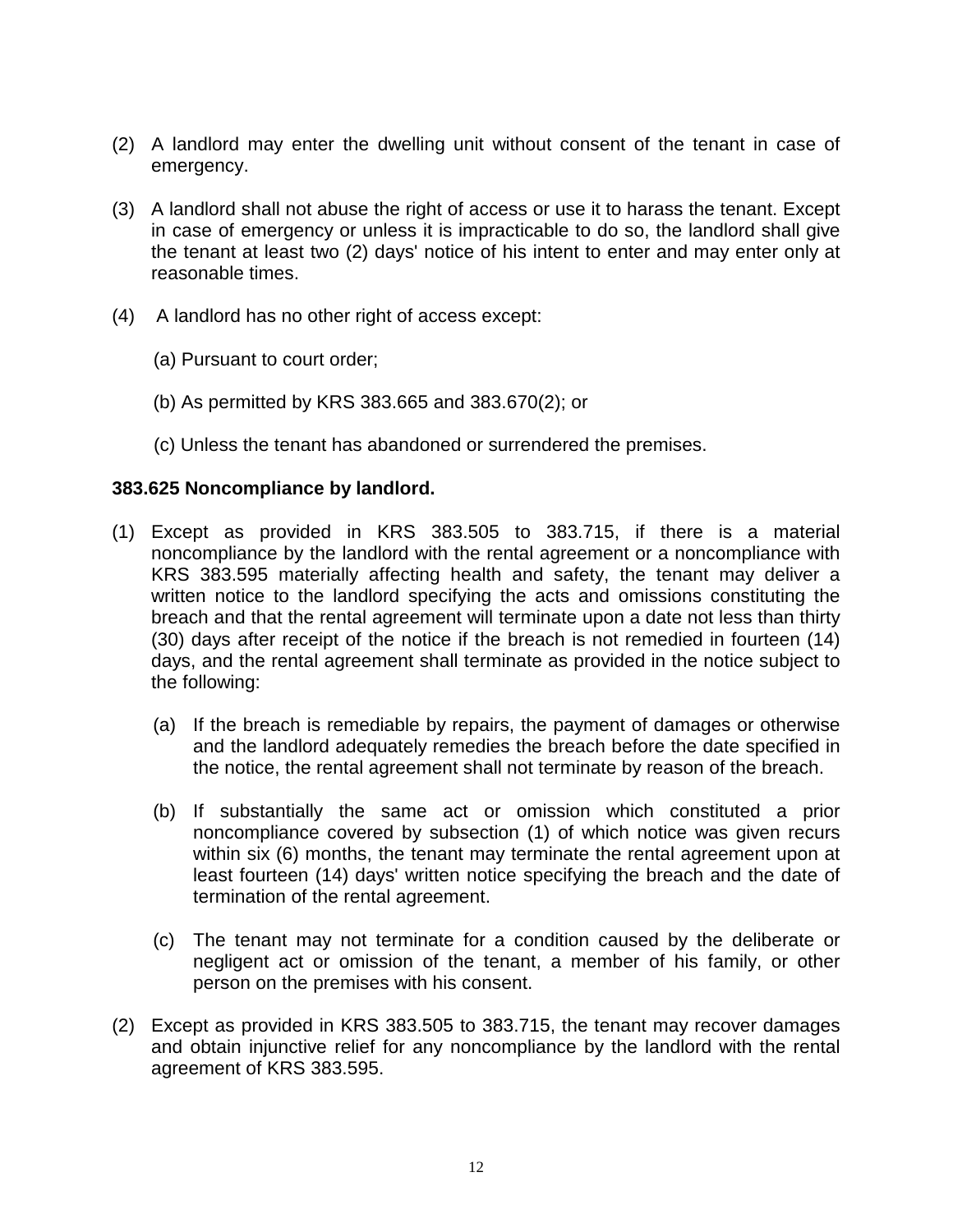- <span id="page-14-0"></span>(3) The remedy provided in subsection (2) is in addition to any right of the tenant arising under subsection (1) of this section.
- (4) If the rental agreement is terminated, the landlord shall return all prepaid rent.

# **383.630 Landlord's failure to deliver possession.**

- (1) If the landlord fails to deliver possession of the dwelling unit to the tenant as provided in KRS 383.590, rent abates until possession is delivered and the tenant may:
	- (a) Terminate the rental agreement upon at least five (5) days' written notice to the landlord and upon termination the landlord shall return all prepaid rent and damage fee; or

Demand performance of the rental agreement by the landlord and, if the tenant elects, maintain an action for possession of the dwelling unit against the landlord or any person wrongfully in possession and recover the damages sustained by him.

(2) If a person's failure to deliver possession is willful and not in good faith, an agarieved person may recover from that person an amount not more than three (3) months' periodic rent or threefold the actual damages sustained, whichever is greater, and reasonable attorney's fees.

#### **383.635 Remedies for noncompliance that affects health and safety.**

- (1) If the landlord willfully and materially fails to comply with the rental agreement or fails to comply with KRS 383.595 and such noncompliance materially affects health and safety and the reasonable cost of compliance is less than one hundred dollars (\$ 100), or an amount equal to one-half (1 /2) of the monthly rent, whichever amount is greater, the tenant may notify the landlord of his intention to correct the condition at the landlord's expense. If the landlord willfully fails to comply within fourteen (14) days after being notified by the tenant in writing or as promptly as conditions require in case of emergency, the tenant may cause the work to be done in a workmanlike manner and, after submitting to the landlord an itemized statement for the work actually done and for which the tenant has paid in full*,* deduct from his rent the actual and reasonable cost or the fair and reasonable value of the work, not exceeding the amount specified in this subsection.
- (2) A tenant may not repair at the landlord's expense if the condition was caused by the deliberate or negligent act or omission of the tenant, a member of his family, or other person on the premises with his consent.

#### **383.640 Wrongful failure to supply essential services.**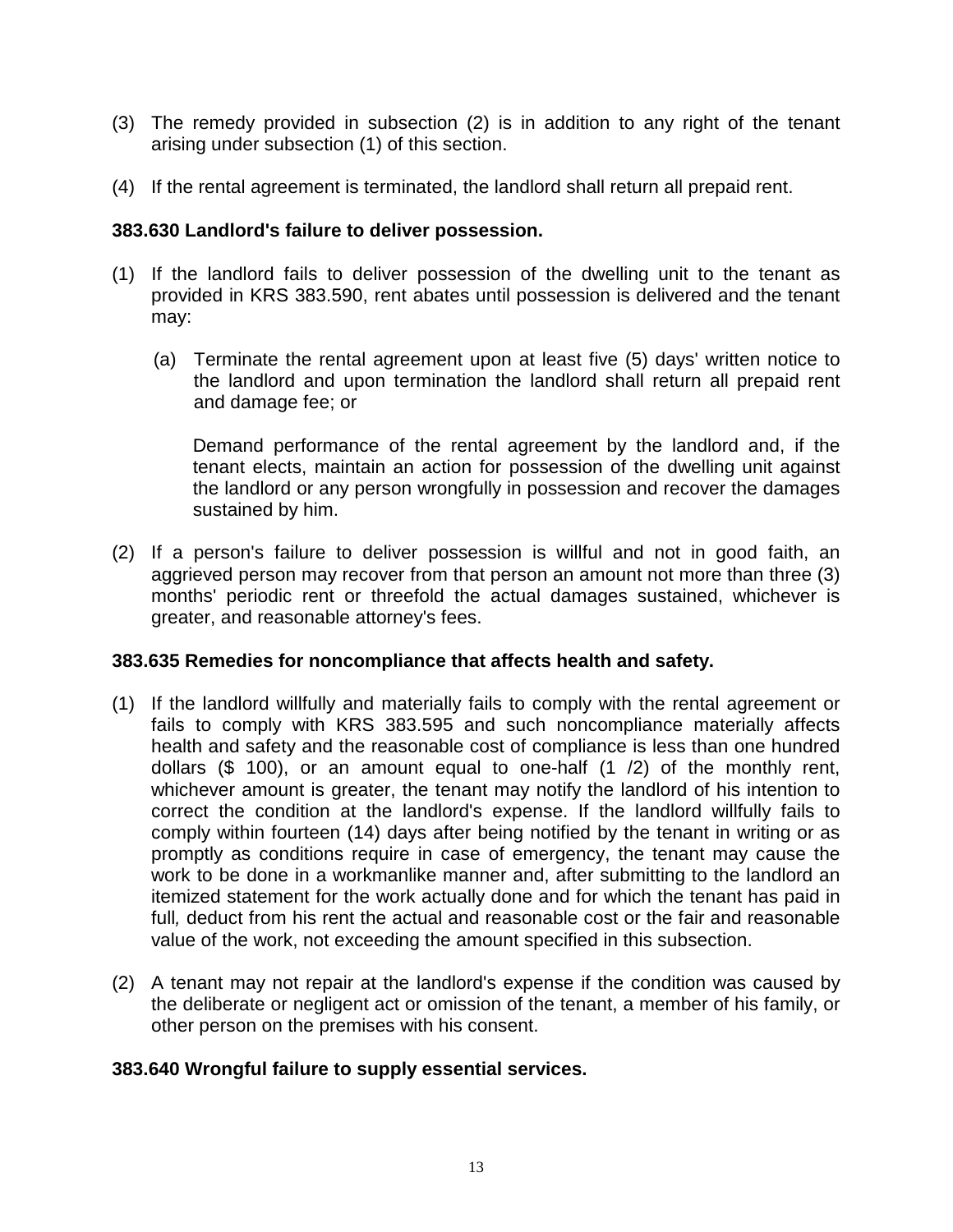<span id="page-15-0"></span>If, contrary to the rental agreement of KRS 383.595, the landlord willfully fails to supply heat, running water, hot water, electric, gas, or other essential service, the tenant may give written notice to the landlord specifying the breach and may:

- (a) Procure reasonable amounts of heat, hot water, running water, electric, gas, and the essential service during the period of the landlord's noncompliance and deduct their actual and reasonable cost from the rent;
- (b) Recover damages based upon the diminution in the fair rental value of the dwelling unit; or
- (c) Procure reasonable substitute housing during the period of the landlord's noncompliance, in which case the tenant is excused from paying rent for the period of the landlord's noncompliance.
- (2) In addition to a remedy provided in paragraph (c) of subsection (1) the tenant may recover reasonable attorney's fees.

If the tenant proceeds under this section, he may not proceed under KRS 383.625 or 383.635 as to that breach.

(4) Rights of the tenant under this section do not arise until he has given notice to the landlord or if the condition was caused by the deliberate or negligent act or omission of the tenant, a member of his family, or other person on the premises with his consent.

#### **383.645 Landlord's noncompliance as defense to action for possession or rent.**

- (1) In an action for possession based upon nonpayment of the rent or in an action for rent when the tenant is in possession, the tenant may counterclaim for any amount he may recover under the rental agreement of KRS 383.565. In that event the court from time to time may order the tenant to pay into court all or part of the rent accrued and thereafter accruing, and shall determine the amount due to each party. The party to whom a net amount is owed shall be paid first from the money paid into court, and the balance by the other party. If no rent remains due after application of this section, judgment shall be entered for the tenant in the action for possession. If the defense or counterclaim by the tenant is without merit and is not raised in good faith, the landlord may recover reasonable attorney's fees.
- (2) In an action for rent when the tenant is not in possession, he may counterclaim as provided in subsection (1) but is not required to pay any rent into court.

#### **383.650 Fire or casualty damage.**

(1) If the dwelling unit or premises are damaged or destroyed by fire or casualty or so injured by the elements, act of God, or other cause to an extent that enjoyment of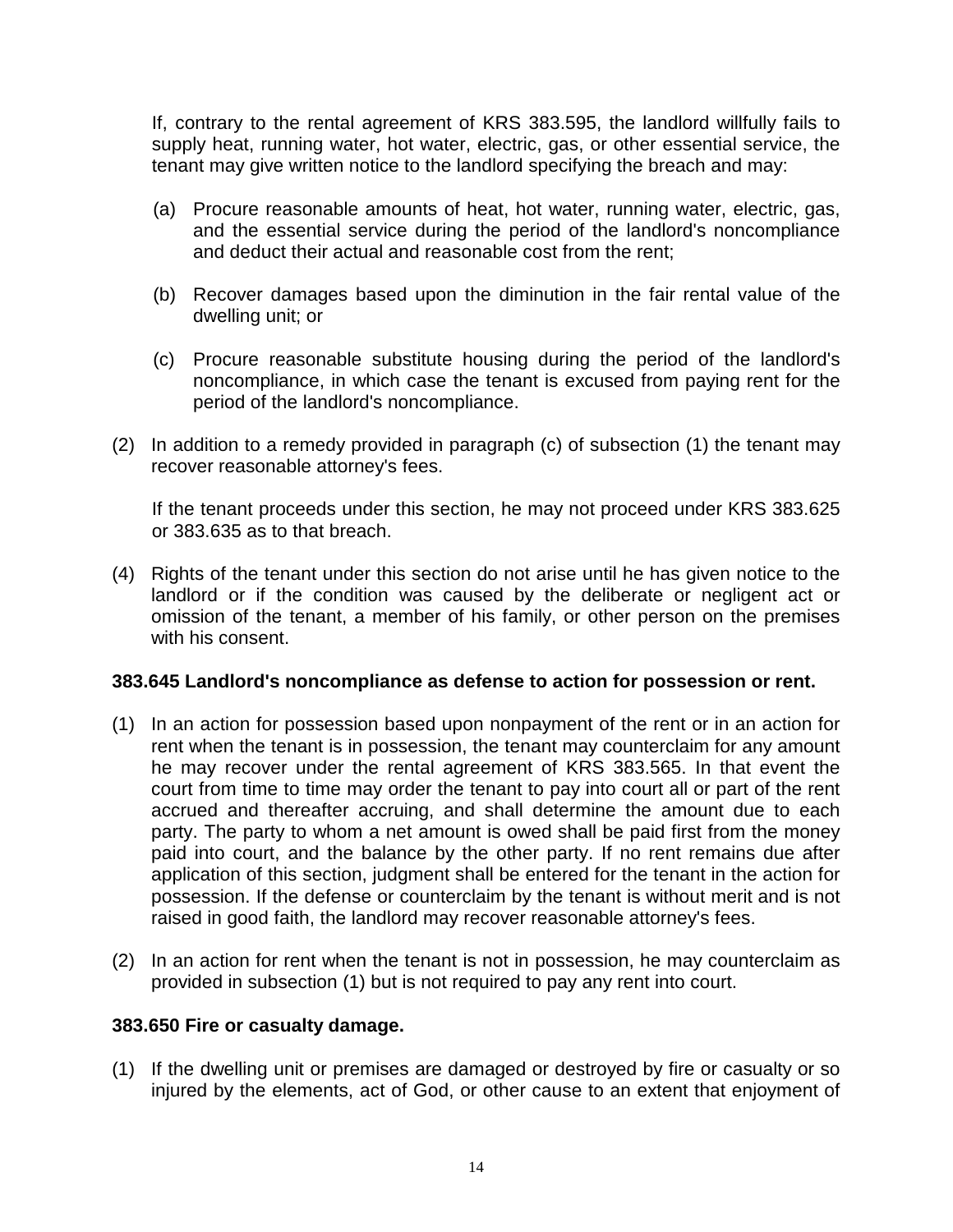<span id="page-16-0"></span>the dwelling unit is substantially impaired, the tenant or the landlord may terminate the rental agreement upon fourteen (14) days' notice; however, the tenant may immediately vacate the premises.

(2) If the rental agreement is terminated under provision of this section the landlord shall return all the unused portion of the prepaid rent. Accounting for rent in the event of termination or apportionment shall be made as of the date of the casualty.

# **383.655 Tenant's remedies for unlawful ouster, exclusion or diminution of service.**

If a landlord unlawfully removes or excludes the tenant from the premises or willfully diminishes services to the tenant by interrupting or causing the interruption of heat, running water, hot water, electric, gas, or other essential service, the tenant may recover possession or terminate the rental agreement and, in either case, recover an amount not more than three (3) months periodic rent and a reasonable attorney's fee. If the rental agreement is terminated, the landlord shall return all prepaid rent.

# **383.660 Tenant's noncompliance with rental agreement -- Failure to pay rent.**

- (1) Except as provided in KRS 383.505 to 383.715, if there is a material noncompliance by the tenant with the rental agreement or a material noncompliance with KRS 383.605 or 383.610, the landlord may deliver a written notice to the tenant specifying the acts and omissions constituting the breach and that the rental agreement will terminate upon a date not less than fourteen (14) days after receipt of the notice. If the breach is not remedied in fifteen (15) days, the rental agreement shall terminate as provided in the notice subject to the following. If the breach is remediable by repairs or the payment of damages or otherwise and the tenant adequately remedies the breach before the date specified in the notice, the rental agreement shall not terminate. If substantially the same act or omission which constituted a prior noncompliance of which notice was given recurs within six (6) months, the landlord may terminate the rental agreement upon at least fourteen (14) days' written notice specifying the breach and the date of termination of the rental agreement.
- (2) If rent is unpaid when due and the tenant fails to pay rent within seven (7) days after written notice by the landlord of nonpayment and his intention to terminate the rental agreement if the rent is not paid within that period, the landlord may terminate the rental agreement.
- (3) Except as provided in KRS 383.505 to 383.715, the landlord may recover damages and obtain injunctive relief for any noncompliance by the tenant with the rental agreement or KRS 383.605 or 383.610. If the tenant's noncompliance is willful the landlord may recover actual damages and reasonable attorney's fees.

#### **383.665 Tenant's failure to maintain.**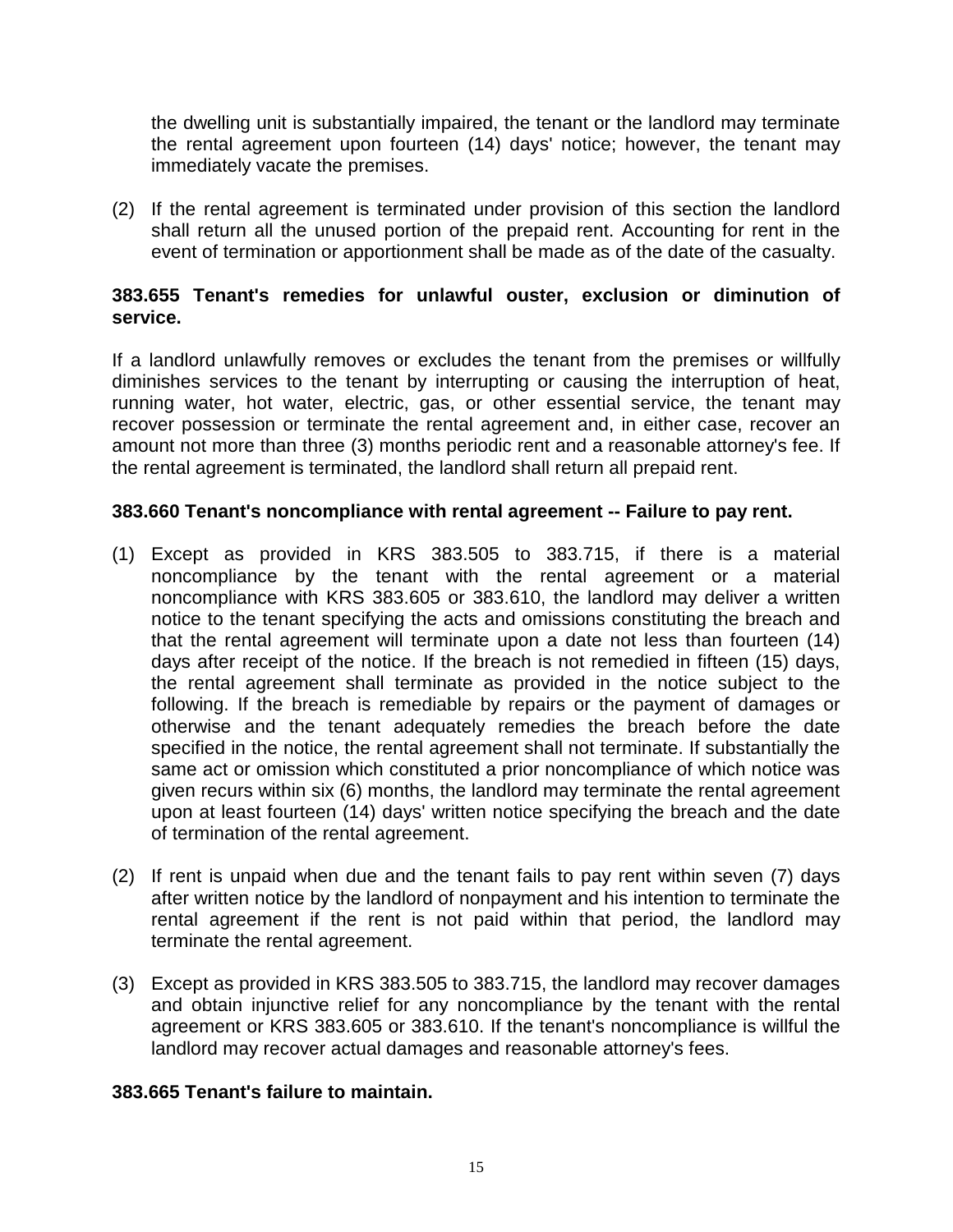<span id="page-17-0"></span>If there is noncompliance by the tenant with KRS 3 83.605 or 3 83.6 10 materially affecting health and safety that can be remedied by repair, replacement of a damaged item or cleaning, and the tenant fails to comply as promptly as conditions require in case of emergency or within fourteen (14) days after written notice by the landlord specifying the breach and requesting that the tenant remedy it within that period of time, the landlord may enter the dwelling unit and cause the work to be done in a workmanlike manner and submit the itemized bill for the actual and reasonable cost or the fair and reasonable value thereof as rent on the next date periodic rent is due, or if the rental agreement has terminated, for immediate payment.

#### **383.670 Remedies for absence, nonuse and abandonment.**

- (1) If the rental agreement requires the tenant to give notice to the landlord of an anticipated extended absence in excess of seven (7) days as required in KRS 383.620 and the tenant willfully fails to do so, the landlord may recover actual damages from the tenant.
- (2) During any absence of the tenant in excess of seven (7) days, the landlord may enter the dwelling unit at times reasonably necessary.
- (3) If the tenant abandons the dwelling unit, the landlord shall make reasonable efforts to rent it at a fair rental. If the landlord rents the dwelling unit for a term beginning before the expiration of the rental agreement, it terminates as of the date of the new tenancy. If the landlord fails to use reasonable efforts to rent the dwelling unit at a fair rental or if the landlord accepts the abandonment as a surrender, the rental agreement is deemed to be terminated by the landlord as of the date the landlord has notice of the abandonment. If the tenancy is from month-to-month or week-to-week, the term of the rental agreement for this purpose is deemed to be a month or a week, as the case may be.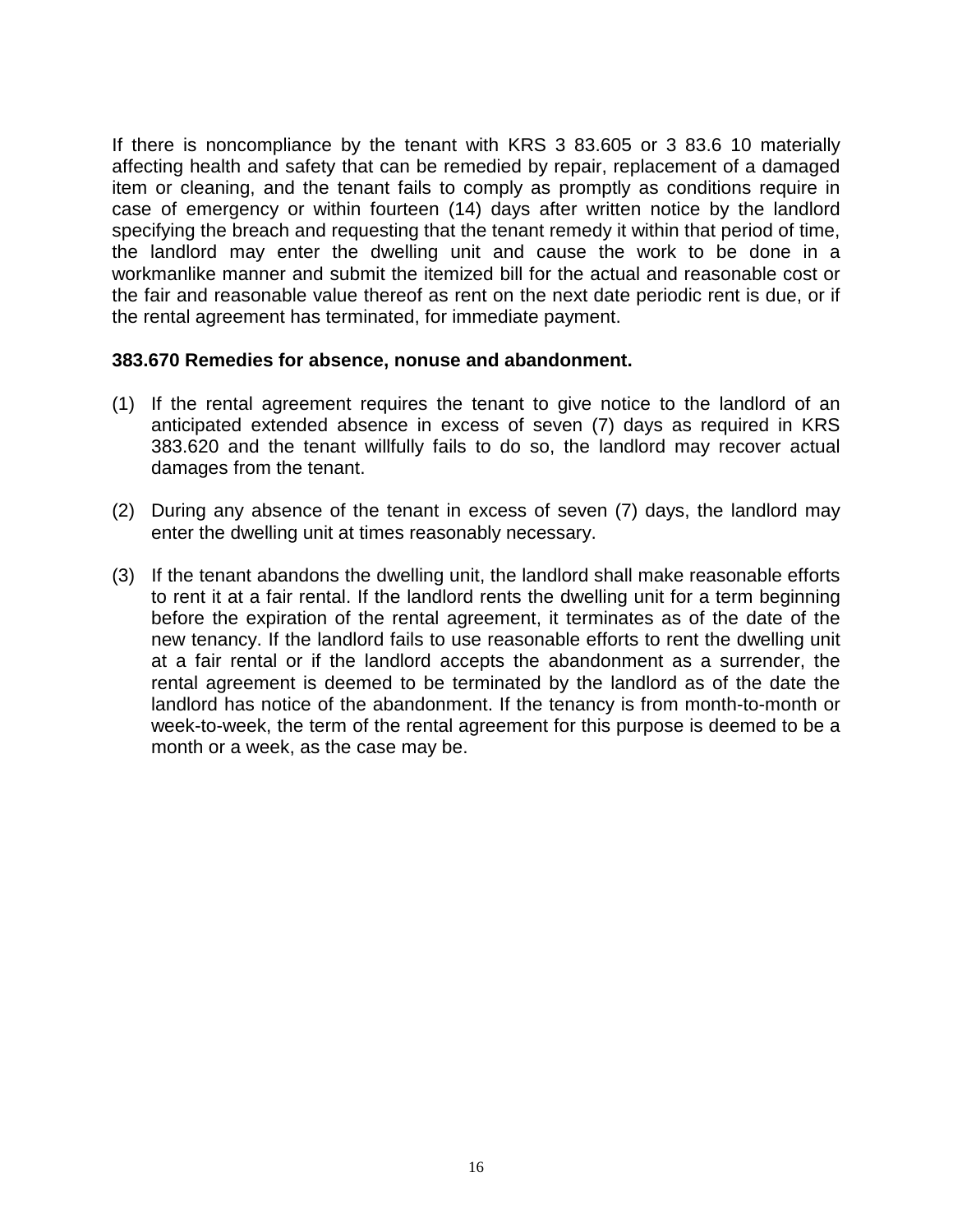#### <span id="page-18-0"></span>**383.675 Waiver of landlord's right to terminate.**

Acceptance of rent with knowledge of a default by the tenant or acceptance of performance by him that varies from the terms of the rental agreement constitutes a waiver of the landlord's right to terminate the rental agreement for that breach, unless otherwise agreed after the breach has occurred

#### **383.680 Landlord's lien or security interest -- Distraint for rent.**

- (1) A lien or security interest on behalf of the landlord in the tenant's household goods is not enforceable unless perfected before August 1, 1984.
- (2) Distraint for rent is abolished.

#### **383.685 Remedy after termination.**

If the rental agreement is terminated, the landlord may have a claim for possession and for rent and a separate claim for actual damages for breach of the rental agreement and reasonable attorney's fees as provided in KRS 383.660(3).

#### **383.690 Recovery of possession limited.**

A landlord may not recover or take possession of the dwelling unit by action or otherwise, including willful diminution of services to the tenant by interrupting or causing the interruption of heat, electric, running water, hot water, gas, or other essential service to the tenant, except in case of abandonment, surrender, or as permitted in KRS 383.505 to 383.715.

#### **383.695 Periodic tenancy -- Holdover remedies.**

- (1) The landlord or the tenant may terminate a week-to-week tenancy by a written notice given to the other at least seven (7) days before the termination date specified in the notice.
- (2) The landlord or the tenant may terminate a month-to-month tenancy by a written notice given to the other at least thirty (30) days before the periodic rental date specified in the notice.
- (3) The landlord or the tenant may terminate a tenancy begun upon the termination of a written lease by written notice given to the other at least ten (10) days before the termination date specified in the notice, except that if the tenant fails to pay rent within ten (10) days after the day it becomes due, the landlord may terminate the tenancy at any time without notice.
- (4) If the tenant remains in possession without the landlord's consent after expiration of the term of the rental agreement or its termination, the landlord may bring an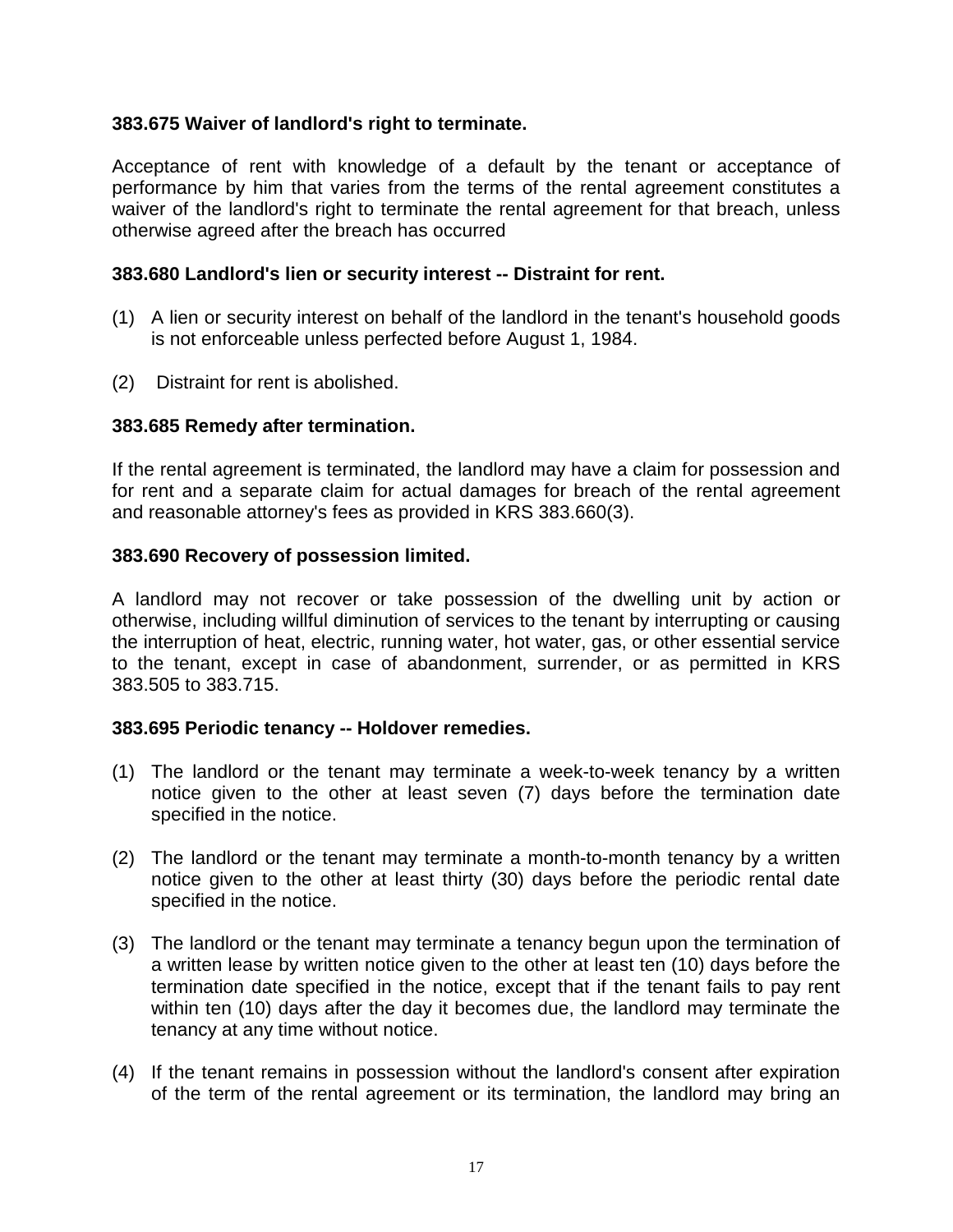<span id="page-19-0"></span>action for possession and if the tenant's holdover is willful and not in good faith the landlord may also recover an amount not more than three (3) months' periodic rent or threefold the actual damages sustained by him, whichever is greater, and reasonable attorney's fees. If the landlord consents to the tenant's continued occupancy, KRS 383.565(3) applies.

#### **383.700 Remedies for abuse of access.**

- (1) If the tenant refuses to allow lawful access, the landlord may obtain injunctive relief to compel access, or terminate the rental agreement. In either case the landlord may recover actual damages and reasonable attorneys fees.
- (2) If the landlord makes an unlawful entry or a lawful entry in an unreasonable manner or makes repeated demands for entry otherwise lawful but which have the effect of unreasonably harassing the tenant, the tenant may obtain injunctive relief to prevent the reoccurrence of the conduct or terminate the rental agreement. In either case the tenant may recover actual damages and reasonable attorney's fees.

#### **383.705 Retaliatory conduct.**

- (1) Except as provided in this section, a landlord may not retaliate by increasing rent or decreasing services or by bringing or threatening to bring an action for possession after:
	- (a) The tenant has complained to a governmental agency charged with responsibility for enforcement of a building or housing code of a violation applicable to the premises materially affecting health and safety;
	- (b) The tenant has complained to the landlord of a violation under KRS 383.595;
	- (c) The tenant has organized or become a member of a tenant's union or similar organization.
- (2) If the landlord acts in violation of subsection (1) of this section, the tenant is entitled to the remedies provided in KRS 383.655 and has a defense in any retaliatory action against him for possession. In an action by or against the tenant, evidence of a complaint within one (1) year before the alleged act of retaliation creates a presumption that the landlord's conduct was in retaliation. The presumption does not arise if the tenant made the complaint after notice of a proposed rent increase or diminution of services. "Presumption" means that the trier of fact must find the existence of the fact presumed unless and until evidence is introduced which would support a finding of its nonexistence.
- (3) Notwithstanding subsections (1) and (2) of this section, a landlord may bring an action for possession if-